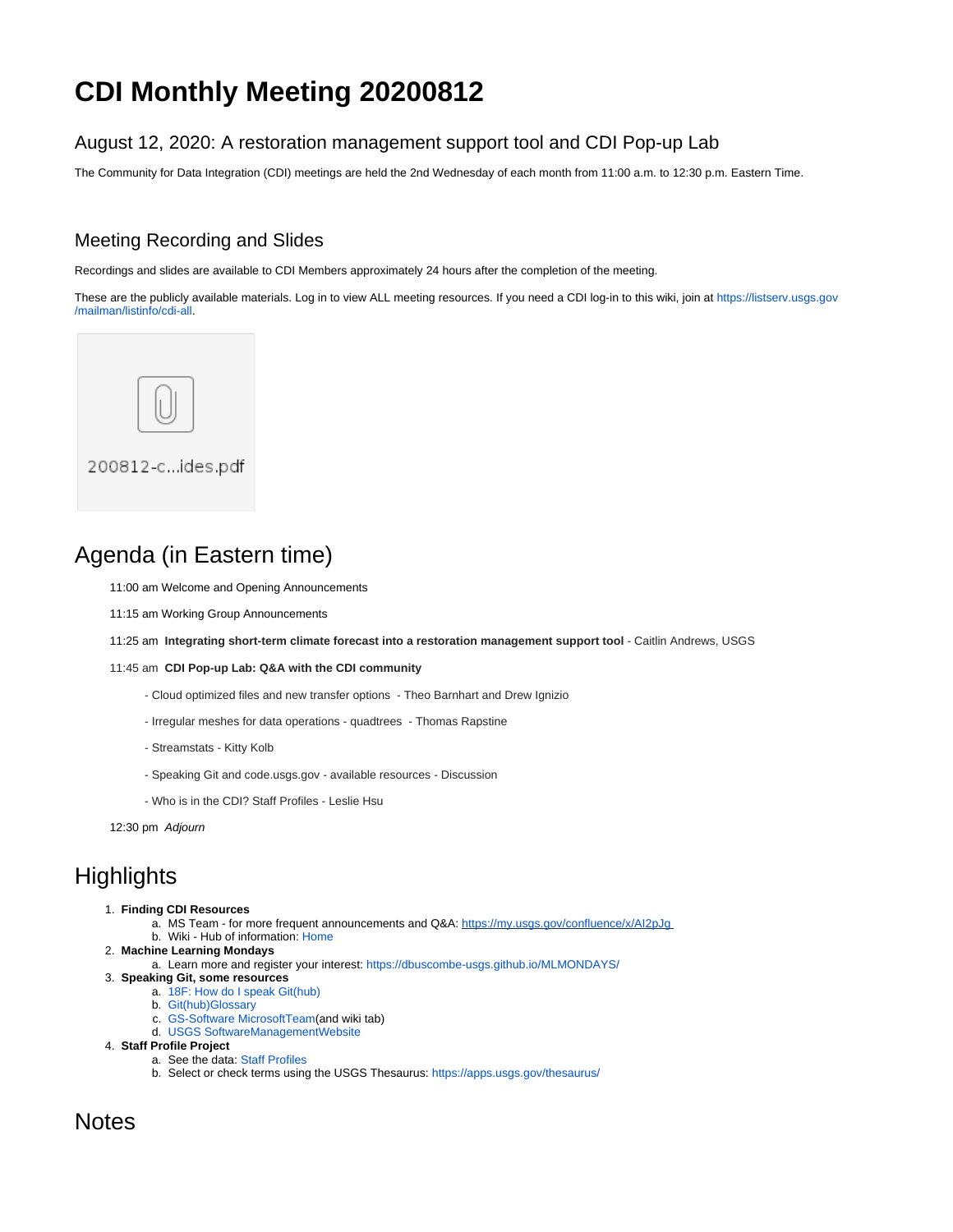#### 1. **Welcome and Opening Announcements**

a. Preview of Machine Learning Mondays: a weekly course on image analysis using machine learning. Dan Buscombe will be offering this course covering image recognition, object recognition, image segmentation, and semi-supervised image classification. The course is targeted at USGS employees and contractors in the fields of satellite aerial imaging, image analysis, geospatial analysis, machine learning software development. The course is only available to those with a USGS email, with no charge. Experience in Python and the command line interface are recommended as a pre-requisite. Apply here: <https://dbuscombe-usgs.github.io/MLMONDAYS/>

#### 2. **Working Group Announcements**

- a. For more info on any collaboration area, see<https://my.usgs.gov/confluence/x/yhv1I>
- b. See slides for more detail on events and upcoming and prior dates.
- c. eDNA
	- i. Site is now up and running.
- d. Usability
	- i. This month, there will be a town hall meeting on August 19th.
	- ii. Next month, there will be another resource review.
- e. Risk
- i. Currently holding the annual meeting online. They are currently on the 2nd out of 3 days of the meeting.
- f. DevOps
	- i. Last event was August 4; next event is October 6.
- g. Data Visualization
	- i. Going through survey feedback to determine focus of the group.
	- ii. Next event is in October
- h. Data Management Working Group
	- i. Last event was August 10; Next event is September 14.
- i. Software Development
	- i. Next meeting is August 26, topic TBD. Please email Cassandra Ladino or other group contacts if you have a topic for discussion.
- j. Cloud Hosting Solutions
- i. Cloud Hosting Solutions is Soliciting Artificial Intelligence/Machine Learning Use Cases: <https://my.usgs.gov/confluence/x/XIFbK> k. Tech Stack
	- i. The IT&I / Tech Stach topic at the Summer Meeting was "Structured Data on the Web Putting Best Practices into Practice" It was great to see some USGS faces at that session! The recording is here:<https://www.youtube.com/watch?v=BLx8y73q4PA>
	- ii. This month, the TI&I/tech stack webinar is being taken over by the ESIP Summer Meeting Recap Webinar. [https://www.esipfed.](https://www.esipfed.org/get-involved/telecon-calendar) [org/get-involved/telecon-calenda](https://www.esipfed.org/get-involved/telecon-calendar)r

#### 3. **Integrating short-term climate forecast into a restoration management support tool** - Caitlin Andrews, USGS

- a. The goal of this project is to create a link between data and how it can be used in a management context.
- b. Climate forecasts are typically spatially or temporally coarse data, while managers need more temporally fine and site-specific data.
- c. For example, the success of seeding and planting rely on short-term monthly and seasonal climate that occurs immediately after seeding and planting. There is a 90% failure rate for seeding and planting in the western U.S.
- d. The project will facilitate the link between climate data/climate knowledge and management need by creating a short term moisture forecaster app.
- e. In the western U.S., water is limiting factor and drought is natural part of ecosystem. Drought will be exacerbated in years to come.
	- i. For managers, seeding/planting and drought are connected
	- ii. Water availability is based on soil moisture instead of precipitation.
	- iii. [SOILWAT2](https://github.com/DrylandEcology/rSOILWAT2) model is essentially a translation tool. Give the model info on a specific site (climate, vegetation, soil), where water moves on daily basis and the model measures soil moisture at different depths.
- f. Management need: managers need more info on climate forecast for after they seed or plant. Climate knowledge for this use case is probabilities on whether conditions will be hotter/colder and dryer/wetter. This is coarse information that needs translation so managers
	- can use it.
		- i. The app develops code to synthesize short term climate predictions to a finer temporal and spatial scale in order to derive the soil moisture model
- g. Generating multi-month forecasts of climate & soil moisture
	- i. This multi-month forecast data is very coarse
		- ii. The [National Weather Service](https://www.cpc.ncep.noaa.gov/products/predictions/long_range/seasonal.php?lead=1) provides one prediction for each of 102 regions for a time period
		- iii. Monthly or multi-month scale
		- iv. Data is conveyed through graphics
- h. Spatially and temporally refining this data was a challenge
	- i. A Jupyter Notebook detailing the steps the project team took is available here for USGS employees: [https://code.chs.usgs.gov](https://code.chs.usgs.gov/candrews/shorttermdroughtforecaster) [/candrews/shorttermdroughtforecaster](https://code.chs.usgs.gov/candrews/shorttermdroughtforecaster)
	- ii. Steps were:
	- iii. Gather a historical record of site-specific data from [GridMET](http://www.climatologylab.org/gridmet.html) (1980-yesterday)
	- iv. Generate samples of what the future will look like 30 future realizations
	- v. Apply future realization to the years in the historical record. This is how future anomalies are integrated with historical patterns.
	- vi. Produces 900 climate futures
- i. Example output
	- i. See recording for graphs and explanation of graphs
- j. Ecologically relevant metrics
	- i. Prediction of probability of establishment of sagebrush seeding
	- ii. Mean temperature in 250 days following seeding and soil volumetric water content 70 days after
- k. Integrating this application in the [Land Treatment Exploration Tool](https://www.usgs.gov/centers/fresc/science/land-treatment-exploration-tool) (LTET), a Bureau of Land Management and USGS collaboration. LTET is a tool for managers planning restoration projects.
	- i. Technical information on integrating this project's new application with the LTET on slides and in recording
- l. Takeaways
	- i. Producing a management relevant ecological forecasting tool
	- ii. Targeting a major restoration challenge
	- iii. 10s of millions spent on restoration with a 90% establishment failure is bad news bears
	- iv. App is useful as is as new ecologically relevant metrics are wanted, or if better forecasting comes around, we can include those.
- 4. **CDI Pop-up Lab: Q&A with the CDI community**
	- a. Cloud optimized files and new transfer options Theo Barnhart and Drew Ignizio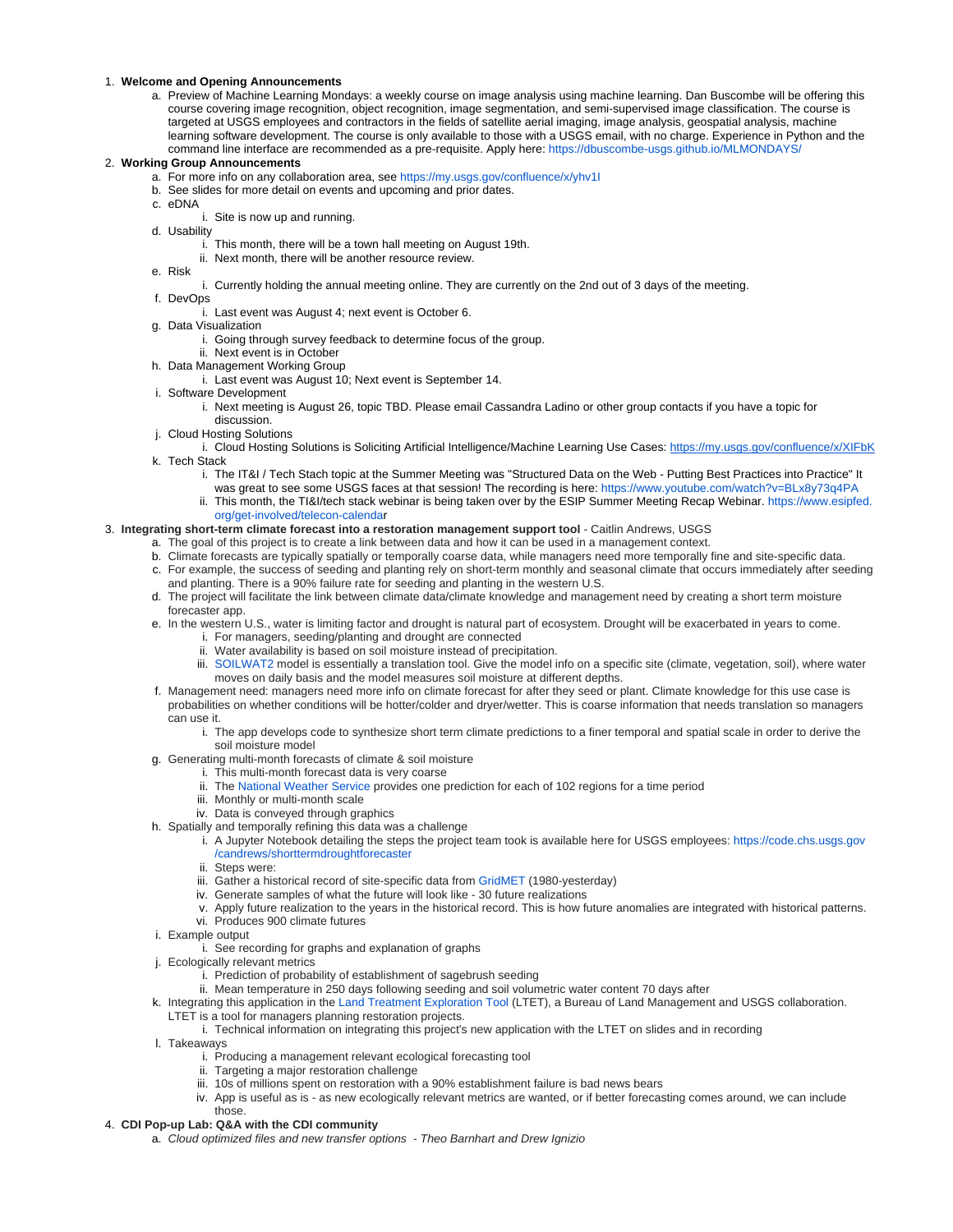- i. Theo Barnhart
	- 1. CDI project this year is to generate a set of continuous basin characteristics for all of contiguous U.S. Leaves us with lots of very large GeoTIFFs and a need to disseminate in an efficient manner.
	- 2. Need: want something that was a geospatial format, would be easy to generate, good compression, something that could stand alone, don't want to be stuck maintaining a server needed to access data.
	- 3. Solution: [Cogeo.org](https://www.cogeo.org/) and [Rasterio!](https://rasterio.readthedocs.io/)
	- 4. How: Trial and error process by working through examples from Cogeo website. Used Jupyter Notebooks to start
		- generating files and uploading them to a friendly S3 bucket. It only took a few hours to get a working example.

ii. Drew Ignizio

- 1. Working on approach for handling files from the ScienceBase side.
- 2. Cloud-optimized GeoTIFF (COG): why is it useful?
	- a. ScienceBase has been integrating with CHS and AWS resources to solve some large file issues.
	- b. In one approach, a user can download a 240 gig file from where it is stored in an S3 bucket.
	- c. After downloading, the user can then work with data locally.
- 3. Is this still the best way?
	- a. Users can avoid downloading, instead just accessing the file in place.
	- b. COG enables users to publish to a public S3 bucket and connect to the COG through a Jupyter Notebook. They can also be read directly from a viewer.
	- c. For display and analysis where you need the value, COGs provide a nice way to get at the data without
- b. **Irregular meshes for data operations quadtrees** Thomas Rapstine downloading the whole resource. Can be retrieved from an http request.
	- i. Need stemmed from a project mapping out ground failure for project in Alaska
		- ii. Real-time earthquake products can map out very quickly in places there may not be sensors by social media (Did You Feel It). iii. Issue: Too much variety. The inputs to models are grids, points, polygons, lines (a lot of geometric variety). Data can be
		- categorical, physical, or temporal. Inputs come with their own notion of uncertainty, or not. Could be pulled from a global raster or local.
		- iv. Challenge and approach: diverse datasets: how can we structure them in a way that enables robust, calculable integration and evaluation?
			- 1. Use multi-scale, hierarchical data structure to represent data on varying scales; representation that allows for multiple resolution grids to be put together (a quadtree). Quadtree is dividing regions into squares, can subdivide to be more refined.
		- v. Solution:
			- 1. Quadtree mesh was built using points. The result is finer representation in the mesh areas.
			- 2. Using python package [discretize](https://pypi.org/project/discretize/)
			- 3. **Questions for CDI**
				- a. How are others solving these data integration issues?
					- b. Any other solution recommendations other than quadtrees?
					- c. Thoughts on using quadtrees for solving these challenges?
					- d. Are you using quadtrees? What packages would you recommend?
- c. **Streamstats Kitty Kolb**
	- i. StreamStats is a USGS website that allows users to delineate watersheds for an area of interest. Built to be used by civil engineers to design highway bridges and culverts.
	- ii. Broad question: What's the biggest flood I can expect in a given year? How do we get information on un-gaged areas?
	- iii. Technical need: A GIS system to calculate things more quickly than the old fashioned planimeter method for un-gaged streams.
	- iv. Solution to the need: StreamStats.usgs.gov built on ArcHydrol, SSHydro, and Leaflet. REduces planimeter method from hours v. How I learned it: StreamStats Training docs and webinars, classes on ArcHydro to minutes. Provides an image of your watershed and a report. Can download watershed outline and table. Can use StreamStats API to incorporate delineations into your own mapping tools. Consistent, repeatable results in a timely manner.

### d. **Speaking Git and [code.usgs.gov](http://code.usgs.gov) - available resources - Discussion**

- i. Speaking Git Links are posted on the meeting page: [https://my.usgs.gov/confluence/display/cdi](#page-0-0) [/CDI+Monthly+Meeting+20200812](#page-0-0)
- ii. Discussion on mysterious Git terms.
- e. **Who is in the CDI? Staff Profiles** Leslie Hsu
	- i. 47 profiles/193 keywords for the CDI community
	- ii. To view staff profiles that were used in the analysis:<https://my.usgs.gov/confluence/display/cdi/Staff+Profiles>
	- iii. There are a surprisingly good number of expertise keywords that are in the USGS Thesaurus this will help to align and identify people with relevant expertise<https://apps.usgs.gov/thesaurus/>
	- iv. There is a look-up feature in the Thesaurus that allows you to find out what terms are preferred or not in from the Thesaurus: [htt](https://apps.usgs.gov/thesaurus/term-check.php) [ps://apps.usgs.gov/thesaurus/term-check.php](https://apps.usgs.gov/thesaurus/term-check.php)

### Questions & Comments

- 1. **Integrating short-term climate forecast into a restoration management support tool**  Caitlin Andrews, USGS
	- a. Is there a particular reason you'd expect the temperature and precipitation anomalies to be normal? My experience is they're generally weibull or otherwise fat-tailed.
		- i. Caitlin: They're not expected to be normal. Temperature is expected to be normal, but forecast is taken to a power function. When we predict, we back transform it so it's normal, then transform it to the power again. Details are in Jupyter Notebook for exactly what we did.
	- b. When did you start using Notebooks to document your workflows?
		- i. Only recently. Heard about Jupyter Notebooks at a CDI meeting. Felt fatigued by sharing R studio screen with team; Notebooks is better for sharing code. It was an iterative process to get forecasts where we wanted them. Wanted to make sure not to forget decisions made through the process.
	- c. It's a bit unclear how you converted the multi-month (qualitative?) forecast to a daily quantitative forecast.... can you briefly restate this...?

i. See recording.

d. Do you have any metrics/stats on BLM use of the tool for decision support?